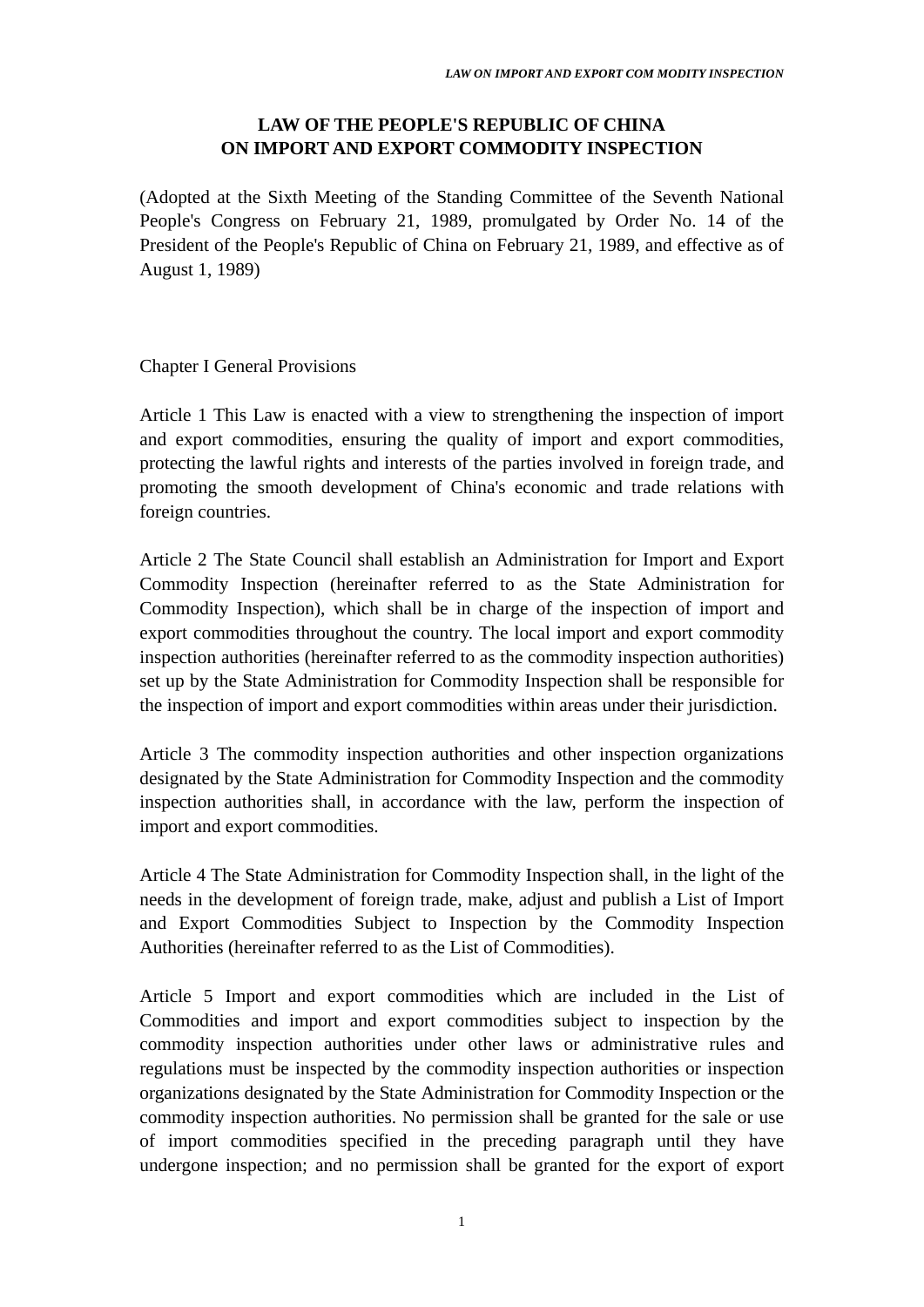commodities specified in the preceding paragraph until they have been found to be up to standard through inspection. Import and export commodities specified in the first paragraph of this Article may be exempted from inspection upon the examination and approval of an application from the consignee or consignor by the State Administration for Commodity Inspection.

Article 6 Inspection on import and export commodities performed by the commodity inspection authorities shall cover quality, specifications, quantity, weight, packing and the requirements for safety and hygiene. Import and export commodities governed by compulsory standards or other inspection standards which must be complied with as provided for by laws or administrative rules and regulations shall be inspected in accordance with such inspection standards; in the absence of such stipulations, import and export commodities shall be inspected in accordance with the inspection standards agreed upon in the foreign trade contracts.

Article 7 Import and export commodities or items subject to inspection by other inspection organizations under laws or administrative rules and regulations shall be inspected in accordance with the provisions of relevant laws or administrative rules and regulations.

Article 8 The State Administration for Commodity Inspection and the commodity inspection authorities shall collect information on the inspection of import and export commodities and make it available to the relevant circles.

Chapter II Inspection of Import Commodities

Article 9 For import commodities which are subject to inspection by the commodity inspection authorities in accordance with this Law, the consignee must register them with the commodity inspection authorities located at the port of discharge or the station of arrival. Import commodities which are included in the List of Commodities shall be checked and released by the Customs upon presentation of the seal of the commodity inspection authorities affixed to the Customs declaration.

Article 10 For import commodities which are subject to inspection by the commodity inspection authorities in accordance with this Law, the consignee shall apply to the same authorities for inspection in places and within the time limit specified by them. The commodity inspection authorities shall accomplish the procedures for inspection and issue an inspection certificate within the period of validity of claims prescribed in a foreign trade contract.

Article 11 If import commodities other than those which are subject to inspection by the commodity inspection authorities in accordance with this Law are found to be not up to the quality standard, damaged or short on weight or quantity, the consignee shall apply to the commodity inspection authorities for inspection and the issuance of an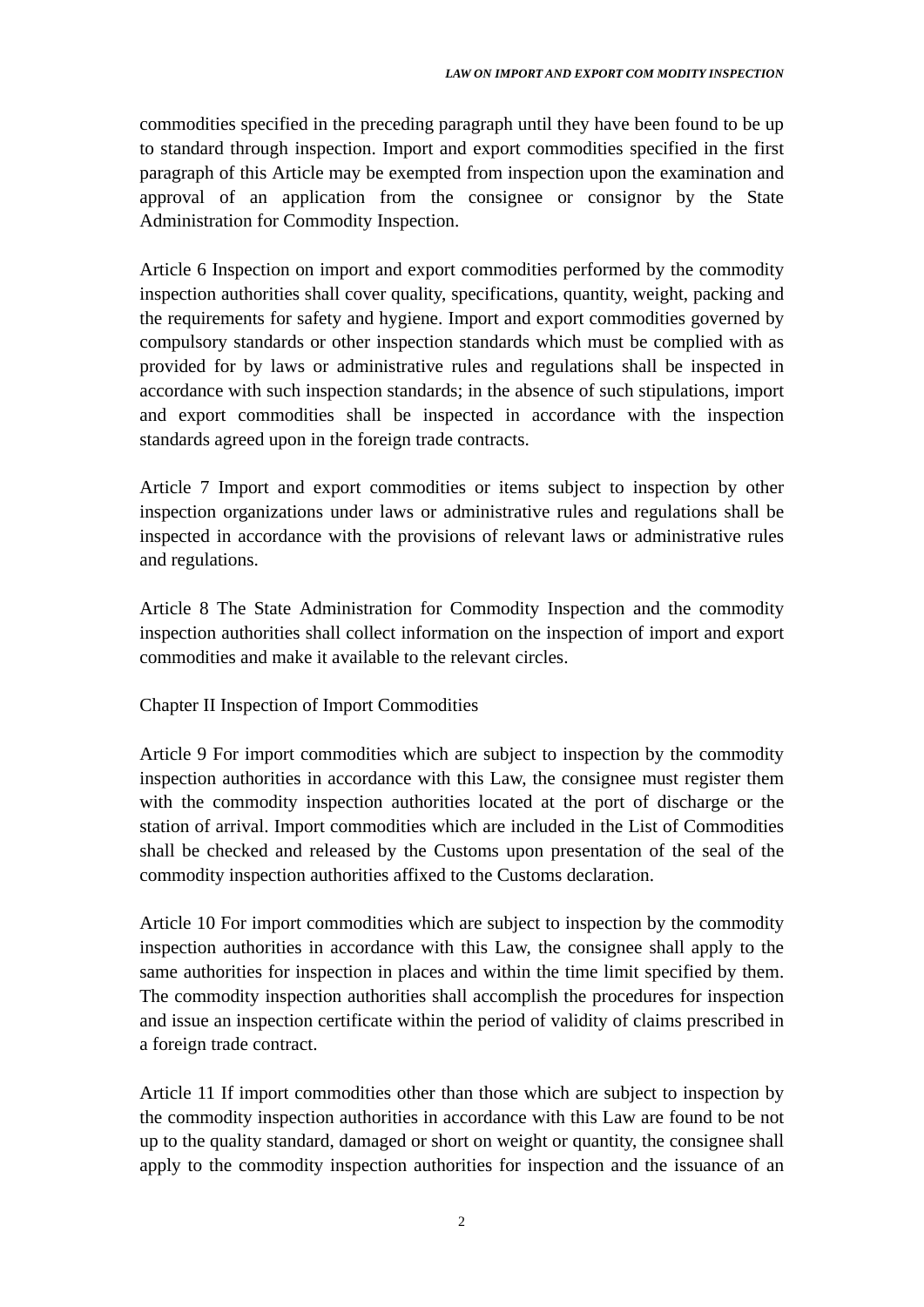inspection certificate if such a certificate is necessary for claiming compensation.

Article 12 For important import commodities and a complete set of equipment in large size, the consignee shall, in accordance with the terms agreed upon in a foreign trade contract, conduct initial inspection or initial supervision over manufacturing or loading in the exporting country before shipment, while the relevant competent departments shall strengthen their supervision. The commodity inspection authorities may, when necessary, dispatch inspection personnel to take part in such inspection and supervision.

Chapter III Inspection of Export Commodities

Article 13 For export commodities which are subject to inspection by the commodity inspection authorities in accordance with this Law, the consignor shall apply to the same authorities for inspection in the places and within the time limit specified by them. The commodity inspection authorities shall accomplish the procedures for inspection and issue a certificate without delaying the prescribed time for shipment. Export commodities which are included in the List of Commodities shall be checked and released by the Customs upon presentation of the inspection certificate or the paper for release issued by the commodity inspection authorities or the seal of the same authorities affixed to the Customs declaration.

Article 14 Export commodities which have been inspected and passed by the commodity inspection authorities and for which an inspection certificate or a paper for release has been issued by the same authorities shall be declared for export and shipped out of the country within the time limit specified by the same authorities. Failing to meet the time limit shall entail reapplication for inspection.

Article 15 An enterprise manufacturing packagings for dangerous export goods must apply to the commodity inspection authorities for a test of the performance of such packagings. An enterprise producing dangerous export goods must apply to the same authorities for a test of the use of packagings. No permission shall be granted for the export of dangerous goods kept in packagings which have not passed a test.

Article 16 For vessel holds or containers used for carrying perishable foods, the carrier or the organization using the containers shall apply for inspection before loading. No permission shall be granted for loading and shipment until the relevant conditions are passed by the inspectors.

Chapter IV Supervision and Administration

Article 17 The commodity inspection authorities may make a random inspection of import and export commodities beyond those subject to inspection by the commodity inspection authorities in accordance with this Law. No permission shall be granted for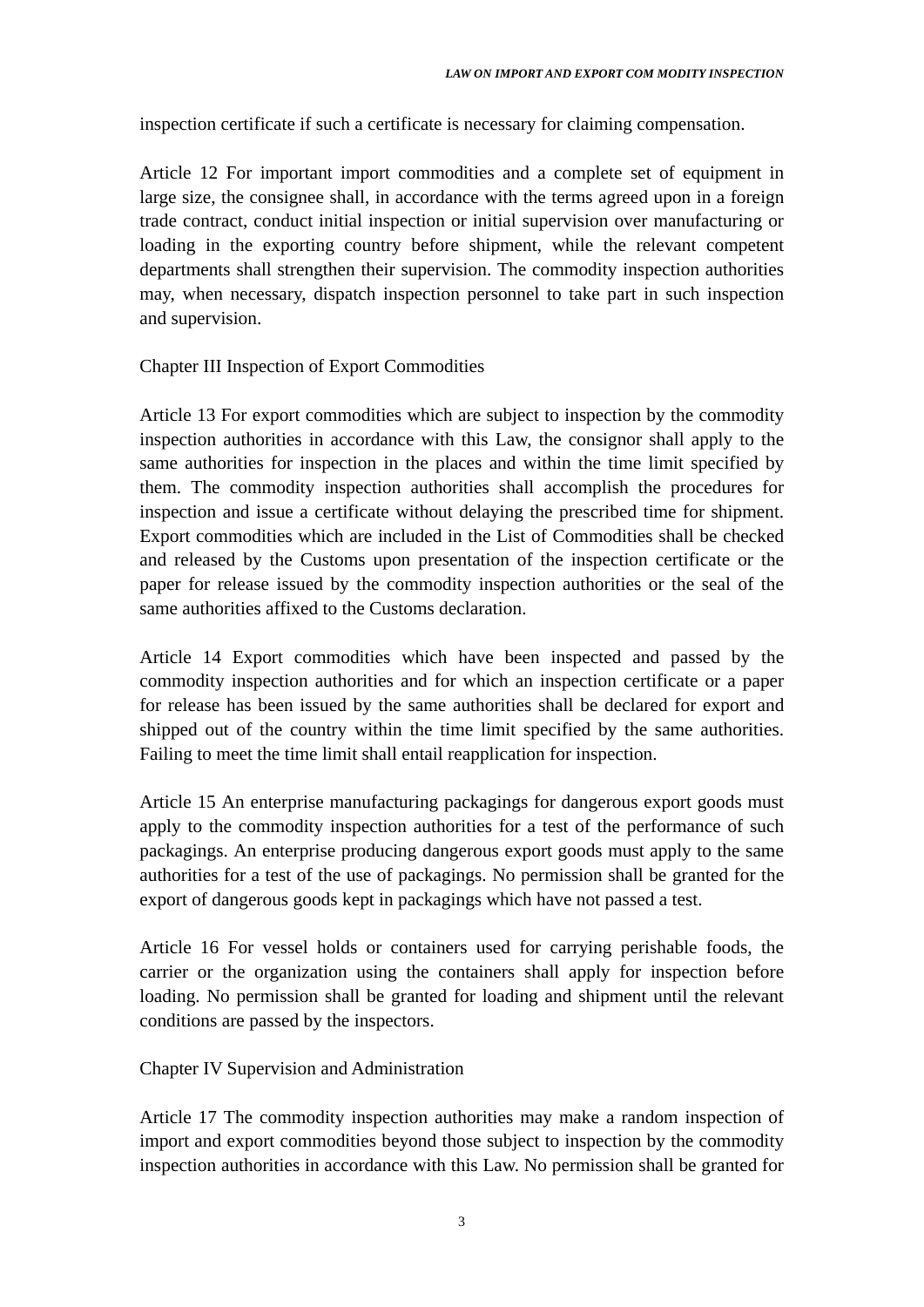the export of export commodities found to be substandard in a random inspection.

Article 18 The commodity inspection authorities may, when necessary, assign inspection personnel to manufacturers of export commodities which are included in the List of Commodities to take part in supervision over the quality inspection of export commodities before they leave the factory.

Article 19 The commodity inspection authorities may undertake the quality certification of import and export commodities on the basis of agreements signed between the State Administration for Commodity Inspection and the foreign bodies concerned or upon entrustment by the foreign bodies concerned. They may permit the use of quality certification marks on import and export commodities which have been given quality certification.

Article 20 The State Administration for Commodity Inspection and the commodity inspection authorities shall, on the basis of the requirements in their inspection, entrust competent inspection organizations at home and abroad with the inspection of import and export commodities after examining their qualifications.

Article 21 The State Administration for Commodity Inspection and the Commodity inspection authorities shall exercise supervision over the import and export commodity inspection conducted by the inspection organizations designated or approved by them and may make a random inspection of the commodities which have been inspected by such organization.

Article 22 The State shall, when necessary, institute a quality licence system for important import and export commodities and their manufacturers. The specific measures thereof shall be drawn up by the State Administration for Commodity Inspection in conjunction with the relevant competent departments under the State Council.

Article 23 The commodity inspection authorities may, when necessary, place commodity inspection marks or sealings on import and export commodities proved to be up to standard through inspection.

Article 24 In case an applicant for the inspection of import and export commodities disagrees with the results of inspection presented by the commodity inspection authorities, he may apply for reinspection to the same authorities, to those at the next higher level or to the State Administration for Commodity Inspection. The conclusion on reinspection shall be made by the commodity inspection authorities or the State Administration for Commodity Inspection which has accepted the application for reinspection.

Article 25 The commodity inspection authorities, the inspection organizations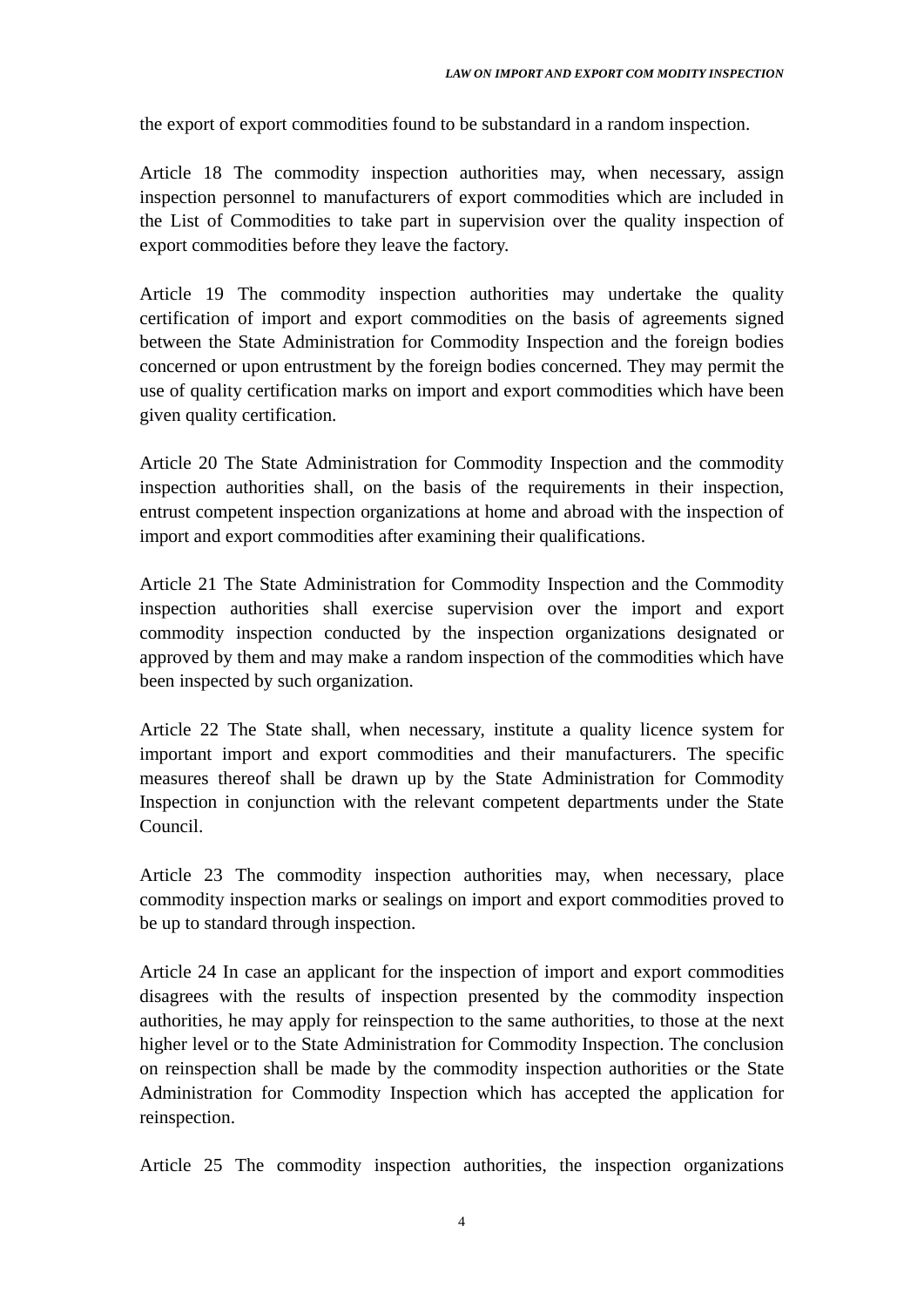designated by them and other inspection organizations approved by the State Administration for Commodity Inspection may handle the business of superintending and surveying import and export commodities as entrusted by parties involved in foreign trade or by foreign inspection bodies. The scope of business of superintending and surveying import and export commodities shall cover: inspection of the quality, quantity, weight and packing of import and export commodities; inspection of cargoes with respect to general or particular average; inspection of container cargoes; damage survey of import cargoes; inspection of technical conditions for the shipment of exports; measurement of dead tonnage; certification of the origin or value of exports and other superintending and surveying services.

## Chapter V Legal Responsibility

Article 26 Anyone who, in violation of the relevant provisions of this Law, purposely markets or uses import commodities which are included in the List of Commodities or subject to inspection by the commodity inspection authorities in accordance with other laws or administrative rules and regulations without having such commodities inspected, or purposely exports export commodities which are included in the List of Commodities or subject to inspection by the commodity inspection authorities in accordance with other laws or administrative rules and regulations without having such commodities inspected and proved up to standard shall be fined by the commodity inspection authorities. If the circumstances are serious and cause heavy economic losses, the criminal responsibility of the personnel directly responsible shall be investigated by applying mutatis mutandis the provisions of Article 187 of the Criminal Law. Anyone who, in violation of the provisions of Article 17 of this Law, purposely exports export commodities which have been found substandard during a random inspection by the commodity inspection authorities, shall be punished in accordance with the provisions of the preceding paragraph.

Article 27 If the falsifying or remaking of the certificates or documents, seals or stamps, marks, sealings or quality certification marks for commodity inspection constitutes a crime, the criminal responsibility of the personnel directly responsible shall be investigated by applying mutatis mutandis the provisions of Article 167 of the Criminal Law; if the circumstances are minor, the offender shall be fined by the commodity inspection authorities.

Article 28 If a party refuses to accept the punishment decision of the commodity inspection authorities, he may, within 30 days of receiving the notice on the punishment, apply for reconsideration to the same authorities which have made the punishment decision, to those at the next higher level or to the State Administration for Commodity Inspection. If the party refuses to accept the decision on the reconsideration, he may, within 30 days of receiving the notice on the reconsideration decision, bring a suit nor complies with the punishment decision within the prescribed time limit, the commodity inspection authorities which have made the punishment